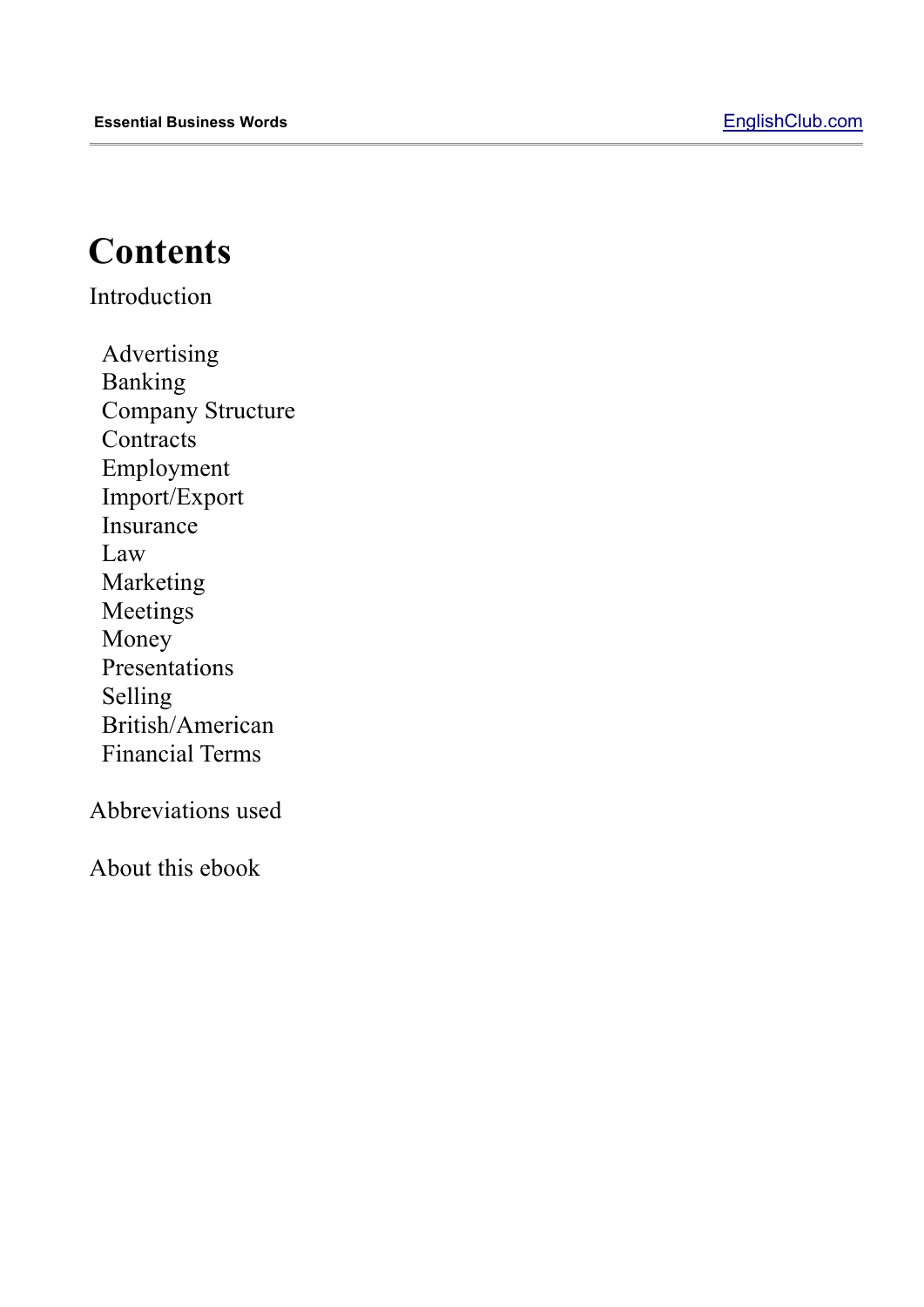## **Introduction**

Welcome to *Essential Business Words* from EnglishClub.com.

This ebook presents you with selected keywords in different areas of Business English (British and American).

The concept is simplicity:

- **clear** presentation
- **uncomplicated** definitions
- **twenty** key-words per subject area

*Essential Business Words* is not a bi-lingual dictionary - there are plenty of excellent dictionaries that you can use for your own language if you need to translate a particular word. What *Essential Business Words* does is help you identify some of the most important words for you to learn.

Abbreviations used in this ebook are described here.

Pages are arranged simply, mainly in black and white, so that you can easily print out any page you wish for personal study.

And do remember to revise regularly. When you learn new words, test yourself after...

- 5 minutes, and then
- 1 day, and then
- 1 week

You'll never forget them.

More resources for Business English at:

https://www.englishclub.com/business-english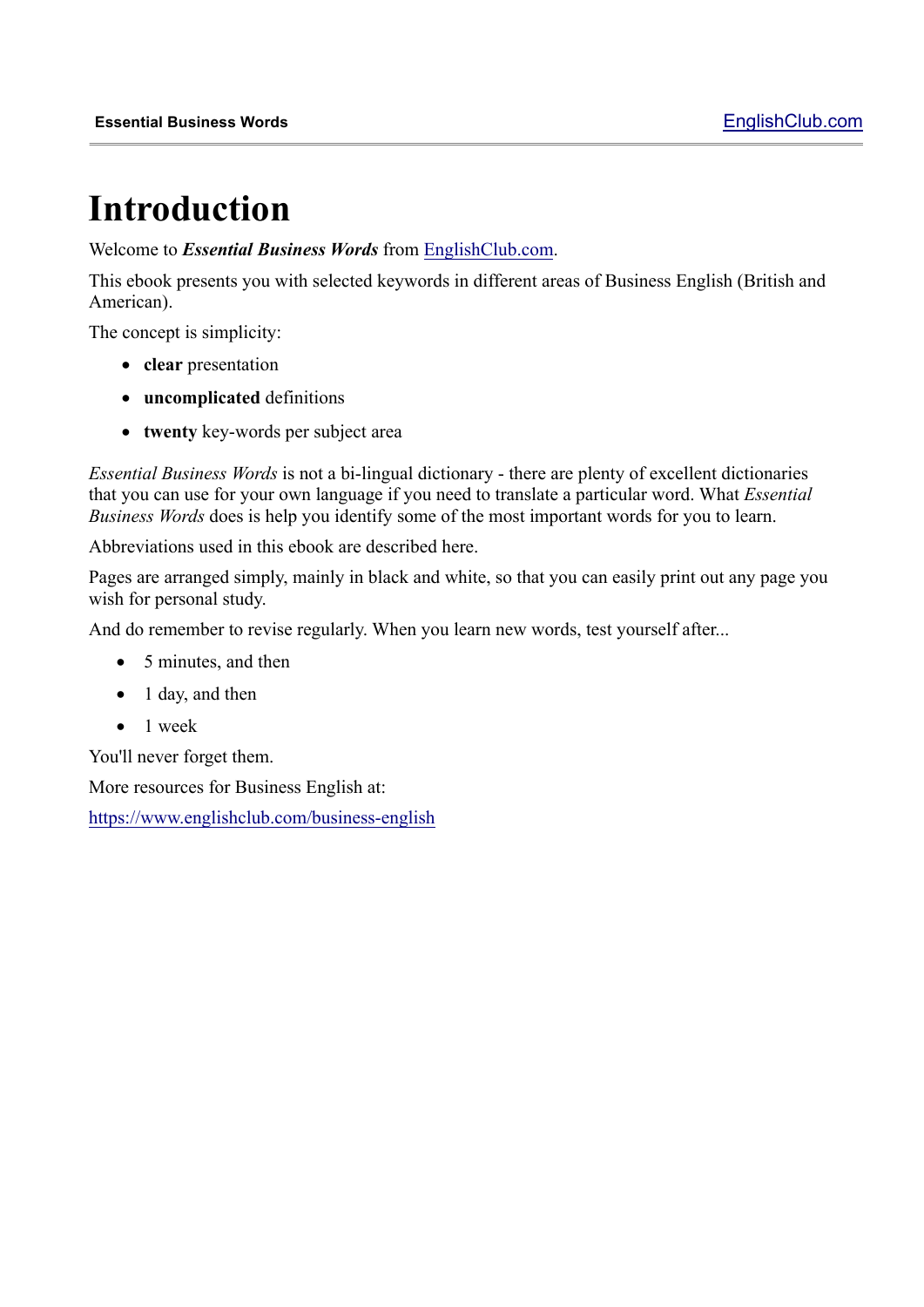# **Advertising**

| 1              | ad                           | abbr. advertisement - advert abbr.                                                         |
|----------------|------------------------------|--------------------------------------------------------------------------------------------|
| $\overline{2}$ | advertisement                | <i>n</i> . item of publicity for a product or service, in magazine, on TV etc              |
| 3              | advertising agency           | <i>n</i> . company specialising in producing and placing advertisements for<br>clients     |
| $\overline{4}$ | <b>AIDA</b>                  | <i>abbr.</i> Attention, Interest, Desire, Action - the objective of most<br>advertisements |
| 5              | benefit                      | <i>n</i> . advantage of a product or service, usually derived from its features            |
| 6              | billboardUS                  | <i>n</i> . signboard, usually outdoors, for advertising posters; hoarding <sup>UK</sup>    |
|                | circulation                  | <i>n</i> . average number of copies of a magazine sold in a particular period              |
| 8              | classified ads               | <i>n</i> . small advertisements in magazine or newspaper categorised by subject            |
| 9              | commercial                   | <i>n</i> . paid advertisement on radio or TV                                               |
|                | 10 coupon                    | <i>n</i> . part of a printed advertisement used for ordering goods, samples etc            |
|                | 11 double-page spread        | <i>n</i> . advertisement printed across 2 pages in a magazine or newspaper                 |
|                | 12 eye-catcher <sup>US</sup> | <i>n</i> . something that especially attracts one's attention - eye-catching <i>adj</i> .  |
|                | 13 features                  | <i>n</i> . special characteristics of a product, usually leading to certain benefits       |
|                | 14 hoarding $UK$             | <i>n</i> . signboard, usually outdoors, for advertising posters; billboard <sup>US</sup>   |
|                | 15 poster                    | <i>n</i> . large sheet of paper, usually illustrated, used as advertisement                |
|                | 16 prime time                | $n$ . hours on radio $& TV$ with largest audience, esp. the evening hours                  |
|                | 17 promote                   | $\nu$ to (try to) increase sales of a product by publicising and advertising it            |
|                | 18 slot                      | <i>n</i> . specific time in a broadcasting schedule, when a commercial may be<br>shown     |
|                | 19 target                    | <i>n</i> . objective; what one is aiming at - target audience <i>n</i> .                   |
|                | 20 U.S.P.                    | abbr. Unique Selling Proposition; what makes a product different from<br>others            |

*See also:* Marketing, Selling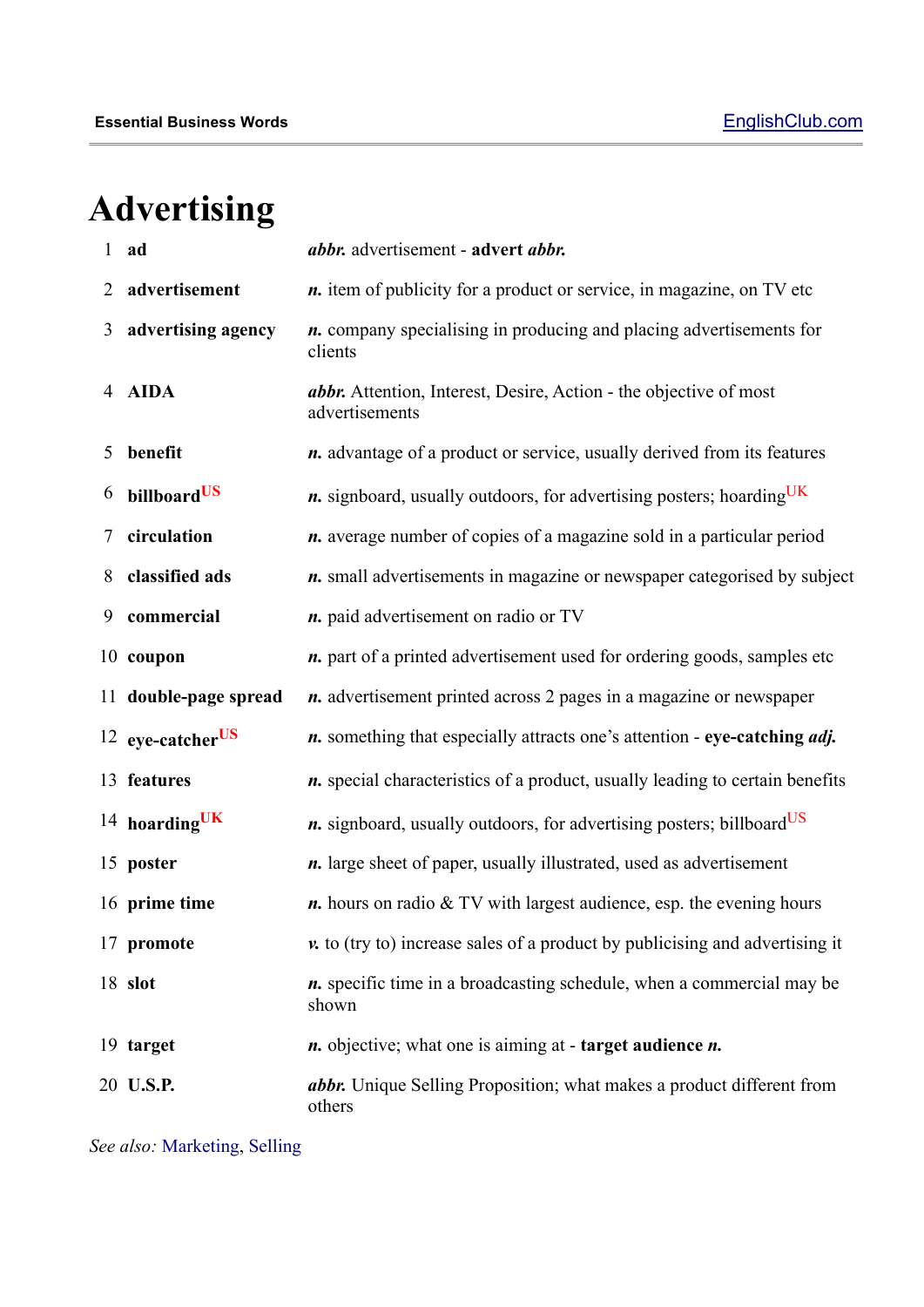# **Company Structure**

| $\mathbf{1}$ | <b>Accounts Dept.</b>             | <i>n</i> . department responsible for administering a company's financial affairs                  |
|--------------|-----------------------------------|----------------------------------------------------------------------------------------------------|
|              | 2 A.G.M. <sup>UK</sup>            | abbr. Annual General Meeting of a company's shareholders                                           |
| 3            | board of directors                | <i>n</i> . a group of people chosen to establish policy for and direct or control a<br>company     |
| 4            | chairmanUK                        | <i>n</i> . person who heads a Board of Directors; head of a company; chairperson                   |
| 5            | director                          | <i>n</i> . a member of the board of directors                                                      |
| 6            | executive officer <sup>US</sup>   | <i>n</i> . person who manages the affairs of a corporation - chief executive<br>officer <i>n</i> . |
| 7            | headquarters                      | <i>n</i> . a company's principal or main office or centre of control                               |
| 8            | manager                           | <i>n</i> . person responsible for day-to-day running of a dept.; executive<br>officerUS            |
| 9            |                                   | managing director UK $n$ , senior director after the chairman responsible for day-to-day direction |
|              | 10 Marketing Dept.                | <i>n</i> . dept. responsible for putting goods on market, inc. packaging,<br>advertising etc       |
|              | 11 organisation chart             | <i>n</i> . a table or plan showing a company's structure graphically                               |
|              | 12 Personnel Dept.                | <i>n</i> . department responsible for recruitment and welfare of staff or<br>employees             |
|              | 13 president <sup>US</sup>        | <i>n</i> . the highest executive officer of a company; head of a company                           |
|              | 14 Production Dept.               | <i>n</i> . department responsible for physical creation of product                                 |
|              | 15 Purchasing Dept.               | <i>n</i> . department responsible for finding and buying everything needed by a<br>company         |
|              | 16 R & D Department               | <i>n</i> . department responsible for Research and Development of (new)<br>products                |
|              | 17 reception                      | <i>n</i> . the place where visitors and clients report on arrival at a company                     |
|              |                                   | 18 Sales Department <i>n</i> . department responsible for finding customers and making sales       |
|              | 19 shareholder                    | <i>n</i> . person who holds or owns shares in or a part of a company or<br>corporation             |
|              | $20$ vice president <sup>US</sup> | <i>n</i> . any of several executive officers, each responsible for a separate<br>division          |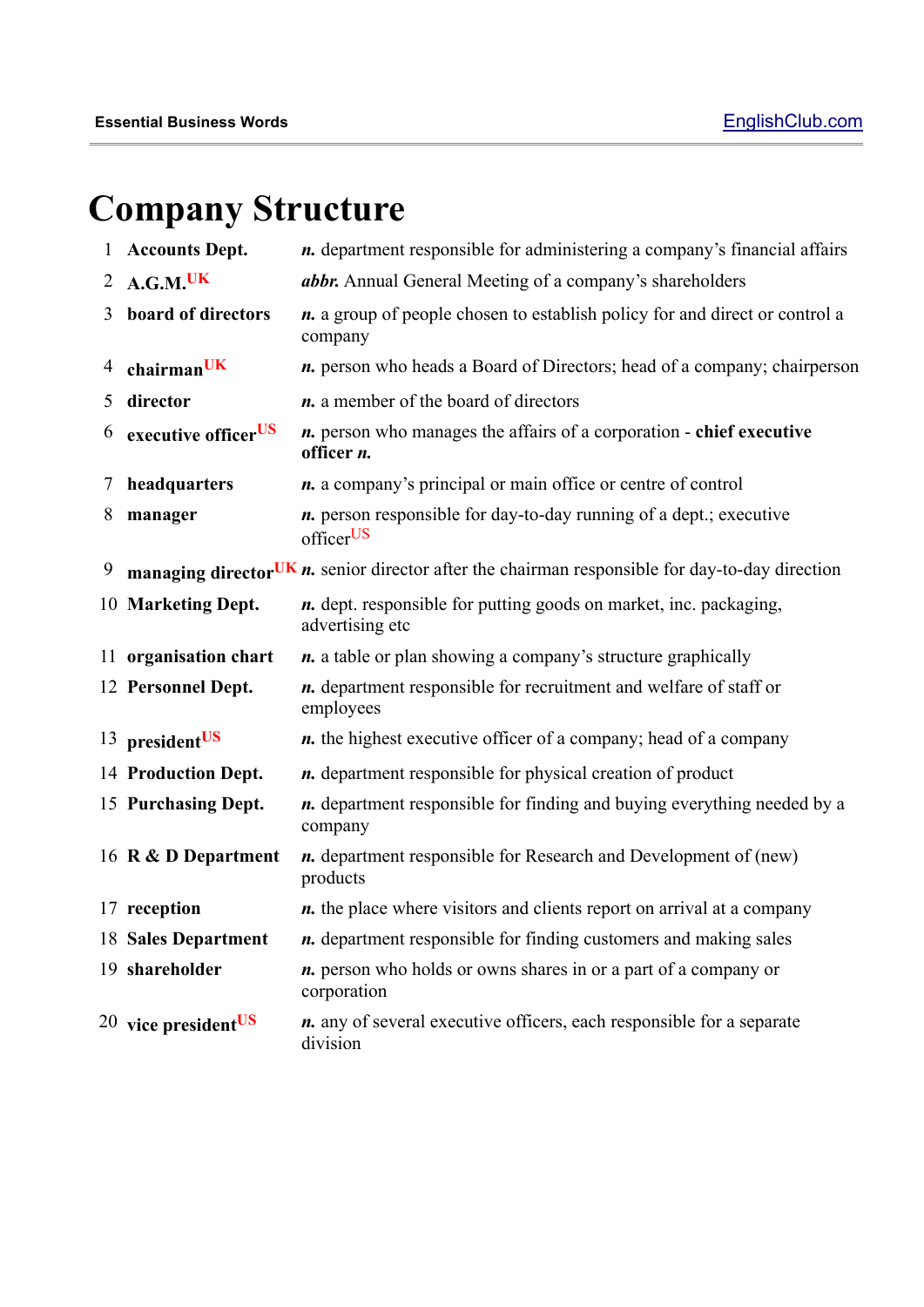# **Money**

|   | A.T.M.                       | abbr. Automated Teller Machine; cash dispenserUK                                                                  |
|---|------------------------------|-------------------------------------------------------------------------------------------------------------------|
| 2 | banknote                     | $\boldsymbol{n}$ : a piece of paper money; bill <sup>US</sup>                                                     |
| 3 | billUS                       | $n$ . a banknote; a piece of paper money                                                                          |
| 4 | black market                 | <i>n</i> . illegal traffic in officially controlled commodities such as foreign currency                          |
| 5 |                              | <b>bureau de change</b> $\boldsymbol{n}$ , establishment where currencies of different countries may be exchanged |
| 6 | cash                         | <i>n</i> . 1 coins or bank notes (not cheques); 2 actual money paid as opposed to<br>credit                       |
| 7 | cash dispenser <sup>UK</sup> | $\boldsymbol{n}$ : automatic machine from which clients of a bank may withdraw money;<br><b>ATM</b>               |
| 8 | cashier                      | n. person dealing with cash transactions in a bank, store etc                                                     |
| 9 | coin                         | $\boldsymbol{n}$ : a piece of metal money                                                                         |
|   | 10 currency                  | <i>n</i> . the money in general use or circulation in any country                                                 |
|   | 11 debt                      | <i>n</i> . money etc owed by one person to another                                                                |
|   | 12 exchange rate             | <i>n</i> . the rate at which one currency can be exchanged for another                                            |
|   | 13 foreign exchange          | $\boldsymbol{n}$ : the currency of other countries                                                                |
|   | 14 hard currency             | <i>n</i> . currency that will probably not fall in value and is readily accepted                                  |
|   | 15 invest                    | $\nu$ , to put money for profit into business, land etc - investment $n$ .                                        |
|   | 16 legal tender              | $\boldsymbol{n}$ : currency that cannot legally be refused in payment of a debt                                   |
|   | 17 petty cash <sup>UK</sup>  | <i>n</i> . a cash fund for small, everyday expenses                                                               |
|   | 18 soft currency             | <i>n</i> . currency that will probably fall in value and is not readily accepted                                  |
|   | 19 speculate                 | $\mathbf{v}$ . (risky) buying of foreign currency, land etc for rapid gain - speculation $\mathbf{n}$ .           |
|   | 20 transaction               | $\boldsymbol{n}$ . a (usually commercial) exchange; a deal - to transact $\boldsymbol{\nu}$ .                     |
|   | See also: Banking            |                                                                                                                   |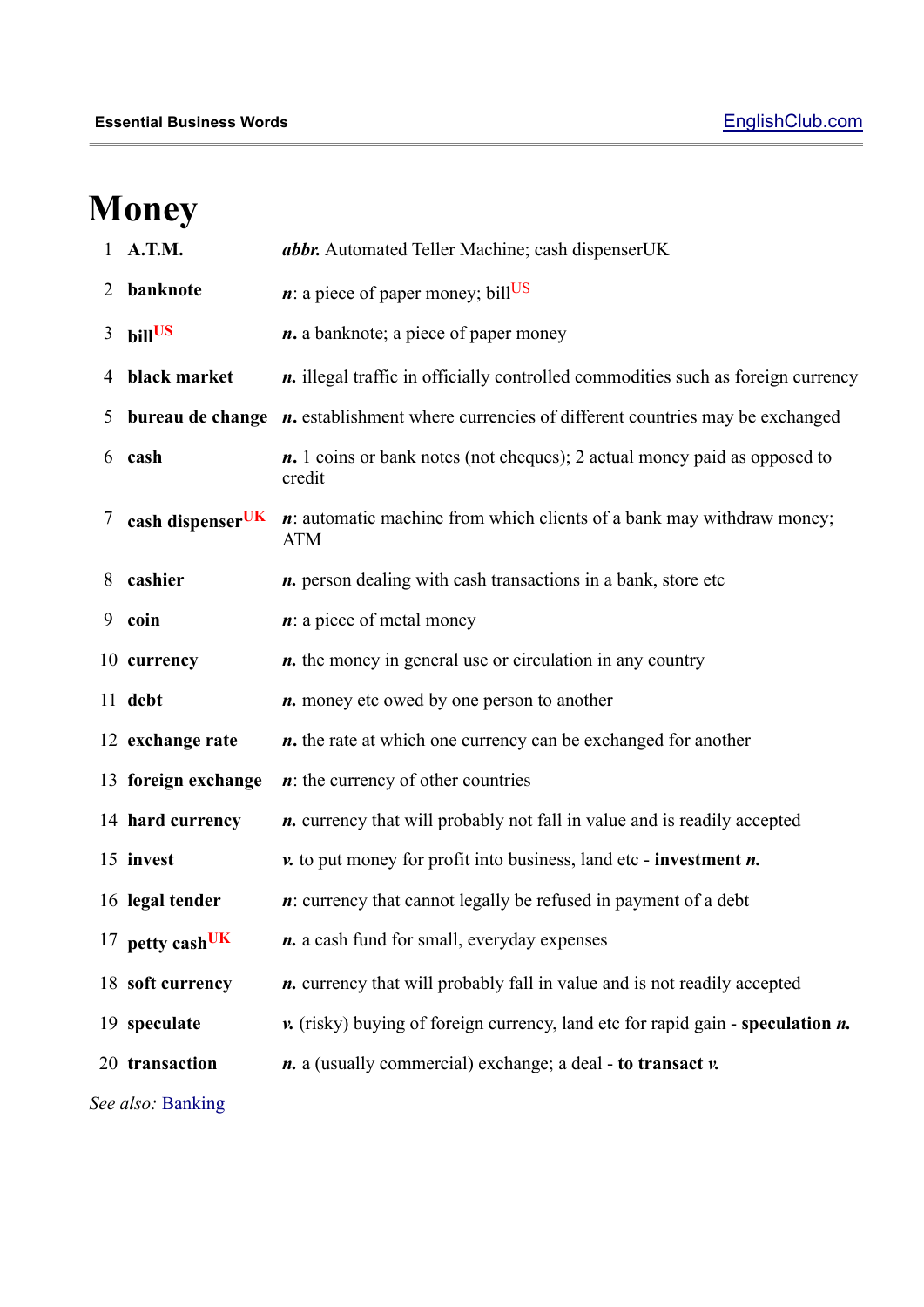## **Presentations**

| $\mathbf{1}$   | audience rapport  | <i>n</i> . relationship of presenter with audience, esp. when good                              |
|----------------|-------------------|-------------------------------------------------------------------------------------------------|
| $\overline{2}$ | body language     | <i>n</i> . non-verbal communication through facial expressions, body movements<br>etc           |
| 3              | Finally $\ldots$  | Typical word used to signal the last of several points or subjects                              |
|                | 4 flip chart      | <i>n</i> . a pad of large paper sheets on a stand for presenting information                    |
| 5              | For example       | Typical phrase used to signal an illustration or sample of a particular point                   |
| 6              | handout           | <i>n</i> . anything (report, sample etc) handed or given to people at a presentation            |
| 7              | In conclusion     | Typical phrase used to signal the summing up or final part of a presentation                    |
| 8              |                   | ladies & gentlemen Polite phrase often used to address an audience of men and women             |
| 9              | marker            | <i>n</i> . whiteboard marker a pen with a broad, felt tip for writing on<br>whiteboards         |
|                | 10 microphone     | <i>n</i> . electrical instrument that one speaks into for amplification of the voice<br>etc     |
|                | 11 O.H.T.         | <i>abbr.</i> overhead transparency; sheet of film with image for overhead<br>projector          |
|                |                   | 12 overhead projector <i>n</i> . device that projects an o.h.t. onto a screen - O.H.P. abbr.    |
|                | 13 pointer        | <i>n</i> . device (rod or electric torch etc) for indicating things on a map, screen<br>etc     |
|                | 14 screen         | <i>n</i> . large, flat, reflective white surface on which films, slides etc are<br>projected    |
|                | 15 signal         | $\nu$ to help the audience understand where one is in a presentation -<br>signalling <i>n</i> . |
|                | 16 slide          | $n.$ small (usually 35mm) photographic transparency - slide projector $n.$                      |
|                | 17 To start with  | Typical phrase used to signal the beginning of a particular subject or topic                    |
|                | 18 Turning now to | Typical phrase used to signal a change from one subject or topic to another                     |
|                |                   |                                                                                                 |
|                | 19 visual aids    | <i>n</i> . things that one can look at in a presentation [eg: films, maps, charts etc]          |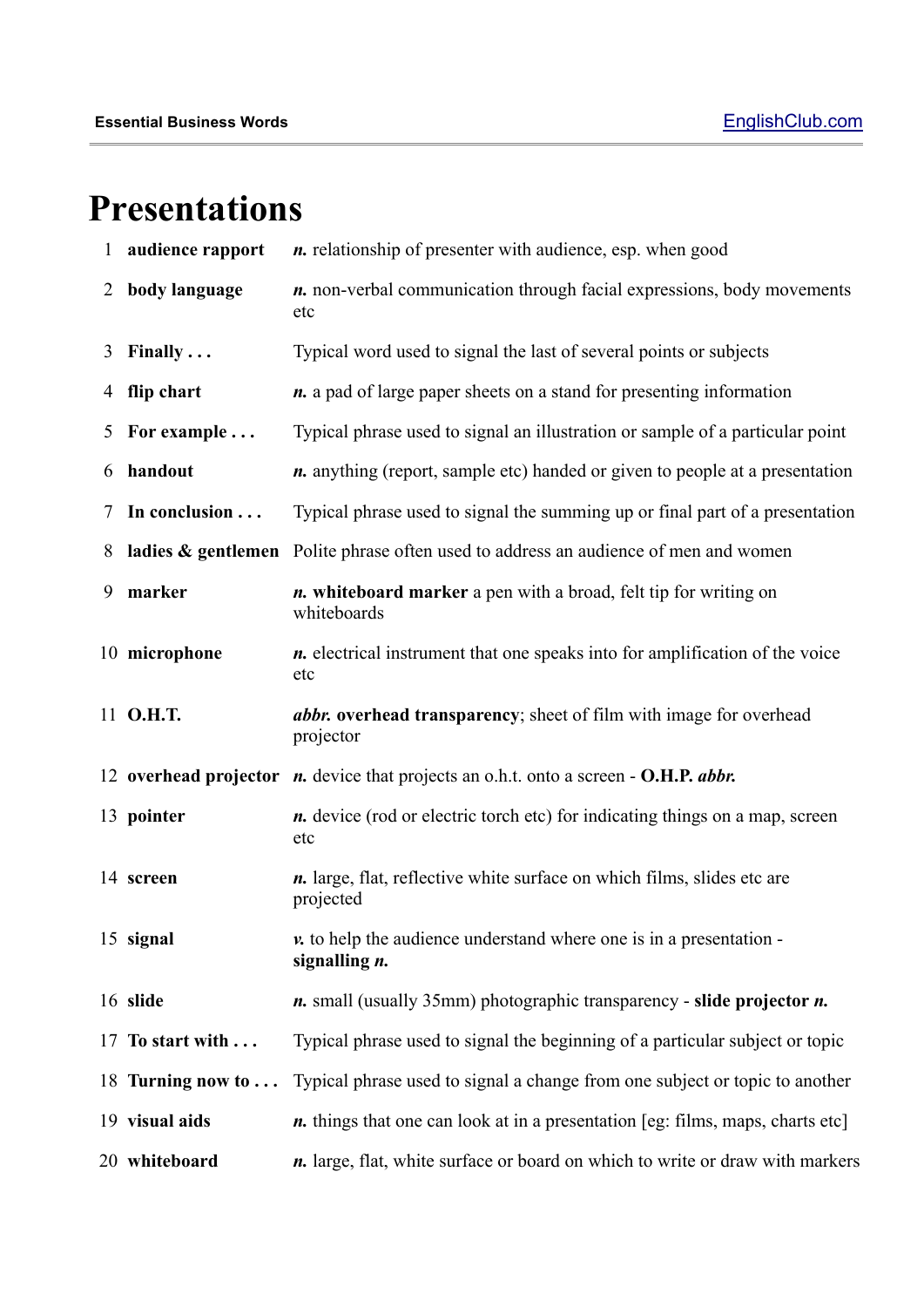# **Selling**

| 1                                |                   | <b>after-sales service</b> $\boldsymbol{n}$ , service that continues after a product has been sold [eg: repairs etc] |
|----------------------------------|-------------------|----------------------------------------------------------------------------------------------------------------------|
| 2                                | buyer             | <i>n</i> . 1 any person who buys anything 2 a person employed by a firm to buy                                       |
| 3                                | client            | <i>n</i> . a person who buys services from a lawyer, architect or other professionals                                |
| 4                                | close             | v. to finalise a deal or sale; to make a sale                                                                        |
| 5                                | cold call         | $\nu$ to telephone a prospect without previous contact - also $n$ .                                                  |
| 6                                | customer          | <i>n</i> . a person who buys goods or services from a shop or business                                               |
| 7                                | deal              | $n$ . a business transaction - <i>also</i> $v$ . dealer $n$ .                                                        |
| 8                                | discount          | <i>n</i> . a reduction in the price; a deduction [usually expressed as a percentage<br>$(\%)]$                       |
| 9                                | follow up         | $\nu$ to continue to follow persistently; to maintain contact [eg: after a lead]                                     |
|                                  | 10 guarantee      | $\boldsymbol{n}$ , a promise that a product will be repaired or replaced etc if faulty - also $\boldsymbol{v}$ .     |
|                                  | 11 in bulk        | in large quantity, usually at a lower price                                                                          |
|                                  | 12 lead           | <i>n</i> . useful indication of a possible customer to be followed up                                                |
|                                  | 13 objection      | <i>n</i> . a reason given by a prospect for not buying - to object <i>v</i> . see overcome                           |
|                                  | 14 overcome       | v. [-came, -come] to overcome an objection to show an objection is invalid                                           |
|                                  | 15 product        | <i>n</i> . something made and usually for sale - to produce <i>v</i> . see service                                   |
|                                  | 16 prospect       | <i>n</i> . a possible or probable customer; prospective customer                                                     |
|                                  | 17 representative | $n$ . sales representative person who represents $&$ sells for a firm; salesperson                                   |
|                                  | 18 retail         | $\nu$ , to sell in small quantities (as in a shop to the public) - <i>also</i> $n$ , see<br>wholesale                |
|                                  | 19 service        | <i>n</i> . work done usually in return for payment - to serve <i>v</i> . see product                                 |
|                                  | 20 wholesale      | $\nu$ to sell in bulk (as to a shop for resale to the public) - also $n$ . see retail                                |
| See also: Marketing, Advertising |                   |                                                                                                                      |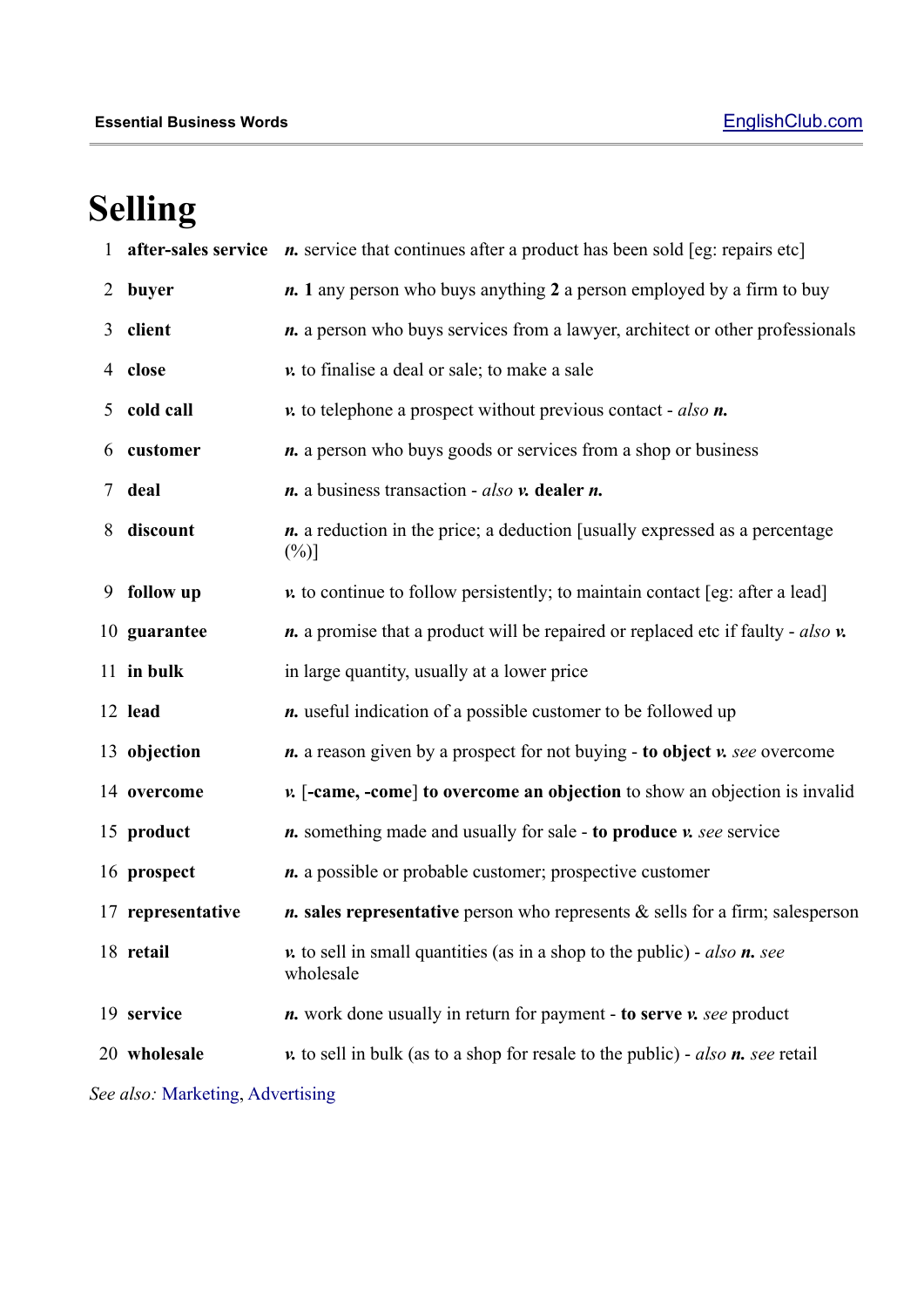## **British/American Financial Terms**

#### **British American**

Annual General Meeting (AGM) Annual Stockholders Meeting Articles of Association Bylaws authorised share capital authorized capital stock barometer stock bellwether stock base rate prime rate bonus *or* capitalisation issue stock dividend *or* stock split bridging loan bridge loan building society savings and loan association cheque check company corporation creditors accounts payable current account checking account debtors accounts receivable gilt-edged stock (gilts) Treasury bonds labour labor Memorandum of Association Certificate of Incorporation merchant bank investment bank ordinary share common stock overheads overhead profit and loss account income statement property real estate quoted company listed company retail price index (RPI) consumer price index (CPI) share stock stock share premium paid-in surplus shareholder stockholder shareholders' equity stockholders' equity stock inventory trade union labor union unit trusts mutual funds visible trade merchandise trade